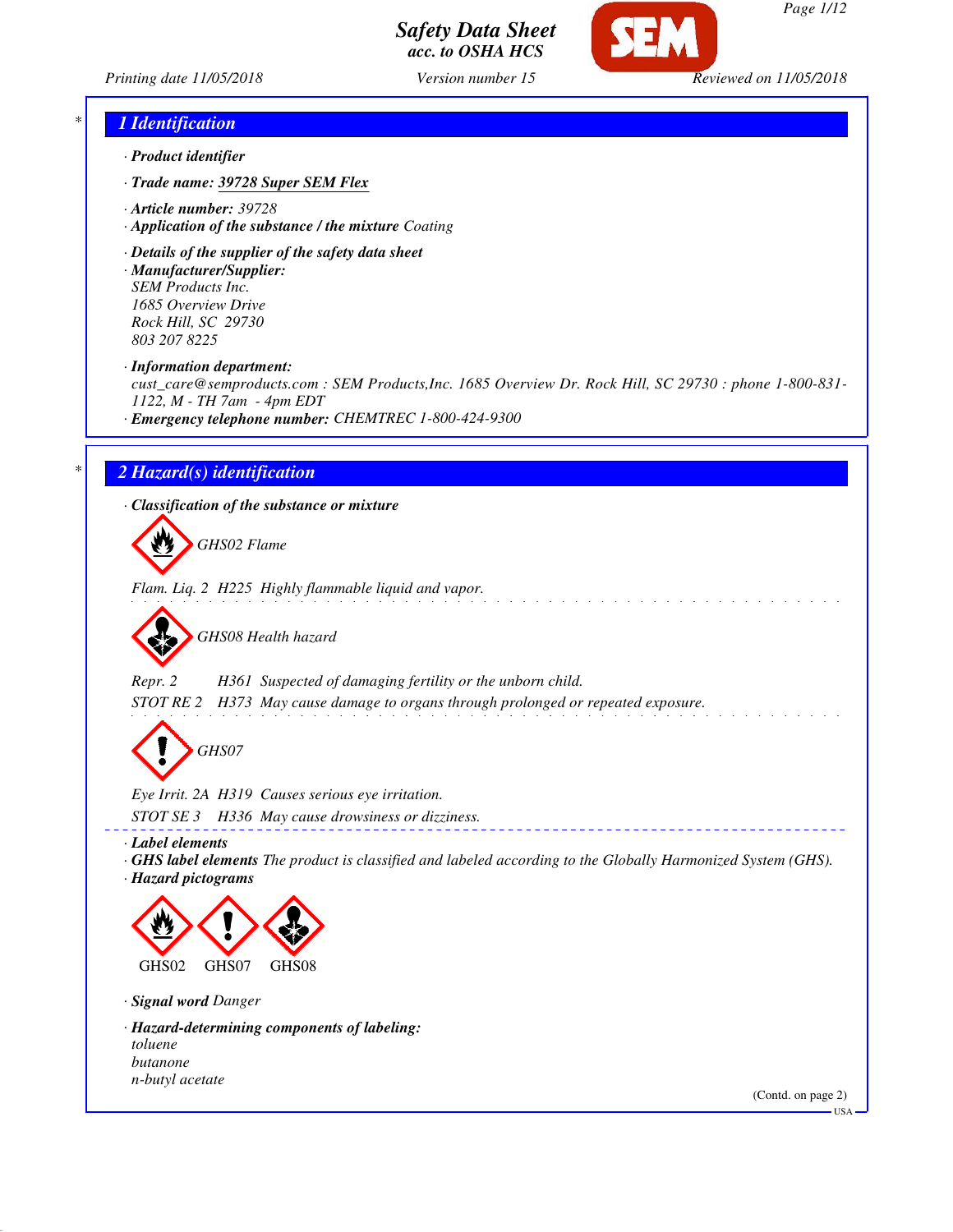

*Printing date 11/05/2018 Version number 15 Reviewed on 11/05/2018*

#### *Trade name: 39728 Super SEM Flex*

|                                     | (Contd. of page 1)                                                                                                     |
|-------------------------------------|------------------------------------------------------------------------------------------------------------------------|
| · Hazard statements                 |                                                                                                                        |
|                                     | H225 Highly flammable liquid and vapor.                                                                                |
| H319 Causes serious eye irritation. |                                                                                                                        |
|                                     | H361 Suspected of damaging fertility or the unborn child.                                                              |
|                                     | H336 May cause drowsiness or dizziness.                                                                                |
|                                     | H373 May cause damage to organs through prolonged or repeated exposure.                                                |
| · Precautionary statements          |                                                                                                                        |
| P201                                | Obtain special instructions before use.                                                                                |
| P <sub>202</sub>                    | Do not handle until all safety precautions have been read and understood.                                              |
| P210                                | Keep away from heat/sparks/open flames/hot surfaces. - No smoking.                                                     |
| P <sub>240</sub>                    | Ground/bond container and receiving equipment.                                                                         |
| P241                                | Use explosion-proof electrical/ventilating/lighting/equipment.                                                         |
| P242                                | Use only non-sparking tools.                                                                                           |
| P243                                | Take precautionary measures against static discharge.                                                                  |
| P <sub>260</sub>                    | Do not breathe dust/fume/gas/mist/vapors/spray.                                                                        |
| P <sub>264</sub>                    | Wash thoroughly after handling.                                                                                        |
| P271                                | Use only outdoors or in a well-ventilated area.                                                                        |
| P <sub>280</sub>                    | Wear protective gloves/protective clothing/eye protection/face protection.                                             |
|                                     | P303+P361+P353 If on skin (or hair): Take off immediately all contaminated clothing. Rinse skin with water/<br>shower. |
| P304+P340                           | IF INHALED: Remove person to fresh air and keep comfortable for breathing.                                             |
|                                     | P305+P351+P338 If in eyes: Rinse cautiously with water for several minutes. Remove contact lenses, if present          |
|                                     | and easy to do. Continue rinsing.                                                                                      |
| P308+P313                           | IF exposed or concerned: Get medical advice/attention.                                                                 |
| P312                                | Call a poison center/doctor if you feel unwell.                                                                        |
| P314                                | Get medical advice/attention if you feel unwell.                                                                       |
| P337+P313                           | If eye irritation persists: Get medical advice/attention.                                                              |
| P370+P378                           | In case of fire: Use for extinction: CO2, powder or water spray.                                                       |
| $P403 + P233$                       | Store in a well-ventilated place. Keep container tightly closed.                                                       |
| $P403 + P235$                       | Store in a well-ventilated place. Keep cool.                                                                           |
| P <sub>405</sub>                    | Store locked up.                                                                                                       |
| P501                                | Dispose of contents/container in accordance with local/regional/national/international                                 |
|                                     | regulations.                                                                                                           |
| · Classification system:            |                                                                                                                        |
| $\cdot$ NFPA ratings (scale 0 - 4)  |                                                                                                                        |
|                                     | $Health = 2$                                                                                                           |
| $Fire = 3$                          |                                                                                                                        |
|                                     | $Reactivity = 0$                                                                                                       |

*· HMIS-ratings (scale 0 - 4)*



- *· Other hazards*
- *· Results of PBT and vPvB assessment*
- *· PBT: Not applicable.*
- *· vPvB: Not applicable.*

(Contd. on page 3)

US/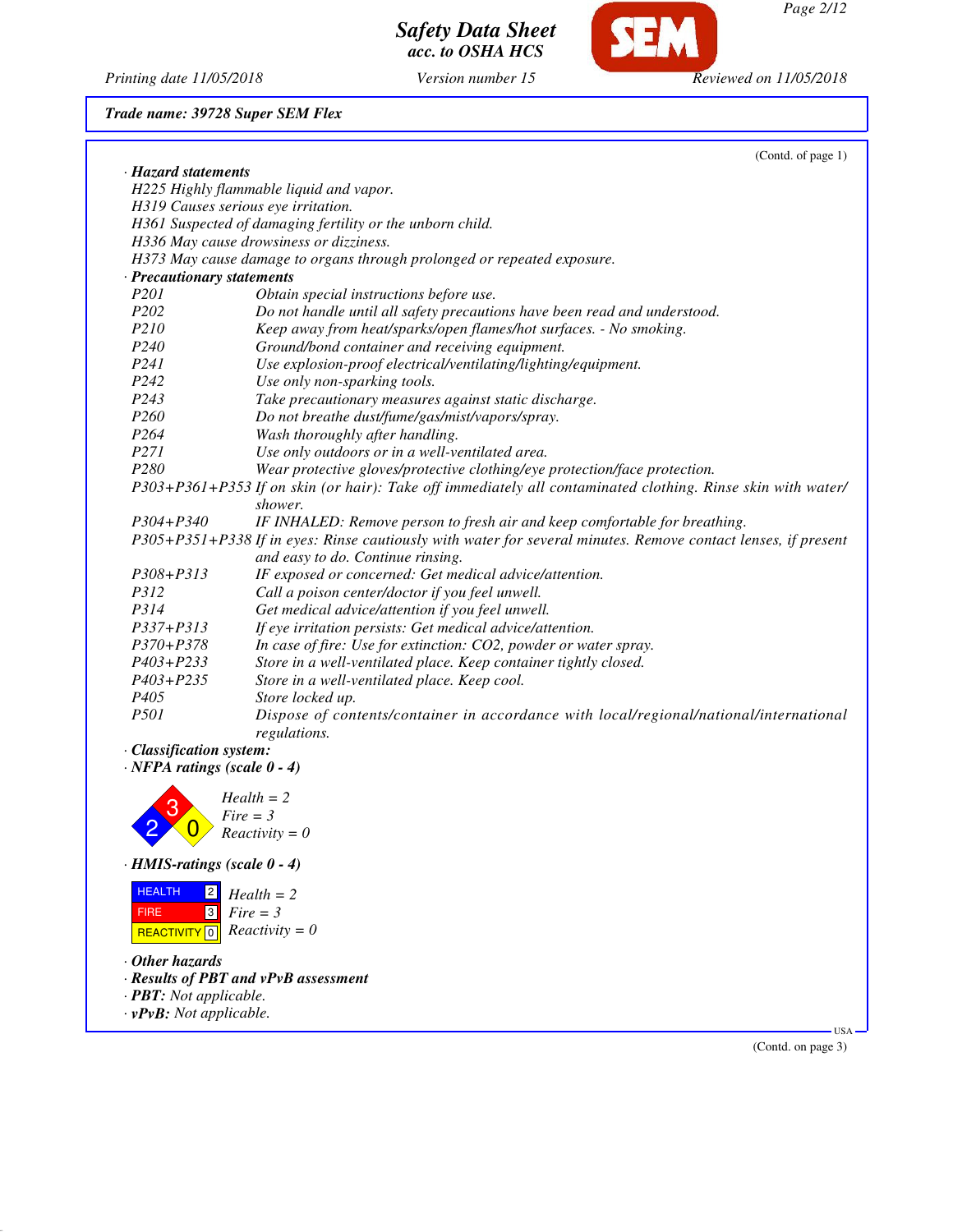*Page 3/12*

*Printing date 11/05/2018 Version number 15 Reviewed on 11/05/2018*

*Trade name: 39728 Super SEM Flex*

(Contd. of page 2)

| $*1$ |  |  |  |  |                                                        |  |  |  |
|------|--|--|--|--|--------------------------------------------------------|--|--|--|
|      |  |  |  |  | <u><b>3 Composition/information on ingredients</b></u> |  |  |  |
|      |  |  |  |  |                                                        |  |  |  |

*· Chemical characterization: Mixtures*

*· Description:*

*Mixture: consisting of the following components. Weight percentages*

|                    | · Dangerous components:                     |             |
|--------------------|---------------------------------------------|-------------|
|                    | $78-93-3$ butanone                          | $13 - 30\%$ |
| $108-88-3$ toluene |                                             | $27 - 10\%$ |
|                    | $123-86-4$ n-butyl acetate                  | $27 - 10\%$ |
|                    | 108-65-6 $2$ -methoxy-1-methylethyl acetate | $1.5 - 5\%$ |

### *\* 4 First-aid measures*

- *· Description of first aid measures*
- *· General information: Immediately remove any clothing soiled by the product.*
- *· After inhalation: Supply fresh air; consult doctor in case of complaints.*
- *· After skin contact: Immediately rinse with water.*
- *· After eye contact:*
- *Rinse opened eye for several minutes under running water. If symptoms persist, consult a doctor.*
- *· After swallowing: If symptoms persist consult doctor.*
- *· Information for doctor:*
- *· Most important symptoms and effects, both acute and delayed No further relevant information available.*
- *· Indication of any immediate medical attention and special treatment needed*

*No further relevant information available.*

## *\* 5 Fire-fighting measures*

- *· Extinguishing media*
- *· Suitable extinguishing agents:*

*CO2, extinguishing powder or water spray. Fight larger fires with water spray or alcohol resistant foam.*

- *· For safety reasons unsuitable extinguishing agents: Water with full jet*
- *· Special hazards arising from the substance or mixture*
- *During heating or in case of fire poisonous gases are produced.*
- *· Advice for firefighters*
- *· Protective equipment: Mouth respiratory protective device.*

## *\* 6 Accidental release measures*

- *· Personal precautions, protective equipment and emergency procedures Mount respiratory protective device. Wear protective equipment. Keep unprotected persons away.*
- *· Environmental precautions: Do not allow to enter sewers/ surface or ground water.*

*· Methods and material for containment and cleaning up:*

*Absorb with liquid-binding material (sand, diatomite, acid binders, universal binders, sawdust). Dispose contaminated material as waste according to item 13. Ensure adequate ventilation.*

(Contd. on page 4)

USA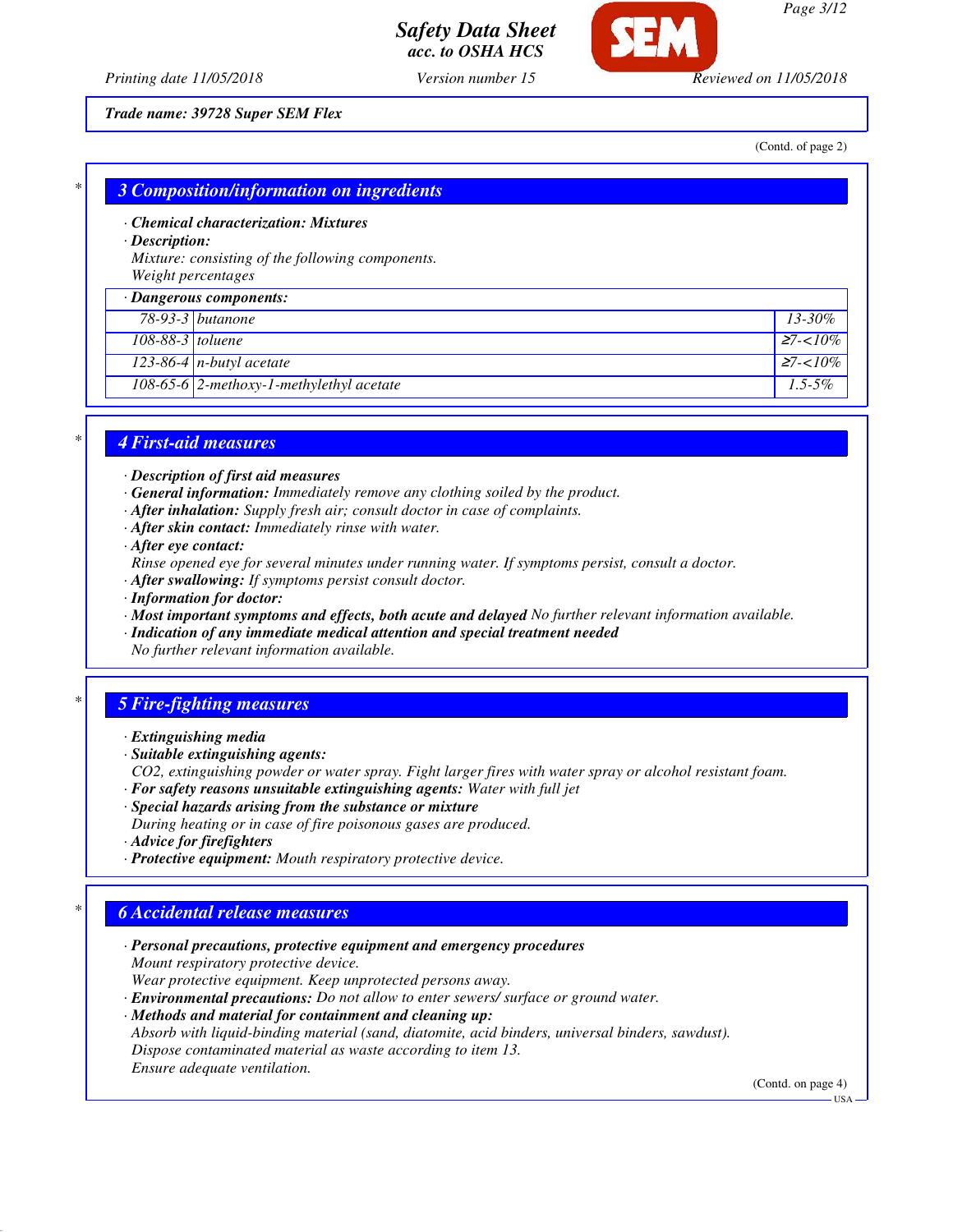

*Printing date 11/05/2018 Version number 15 Reviewed on 11/05/2018*

#### *Trade name: 39728 Super SEM Flex*

|                    | · Reference to other sections                                   | (Contd. of page 3)   |
|--------------------|-----------------------------------------------------------------|----------------------|
|                    | See Section 7 for information on safe handling.                 |                      |
|                    | See Section 8 for information on personal protection equipment. |                      |
|                    | See Section 13 for disposal information.                        |                      |
|                    | · Protective Action Criteria for Chemicals                      |                      |
| $\cdot$ PAC-1:     |                                                                 |                      |
|                    | $78-93-3$ butanone                                              | $200$ ppm            |
| $108-88-3$ toluene |                                                                 | 67 ppm               |
|                    | 123-86-4 $n$ -butyl acetate                                     | 5 ppm                |
|                    | $108-65-6$ 2-methoxy-1-methylethyl acetate                      | 50 ppm               |
| $\cdot$ PAC-2:     |                                                                 |                      |
|                    | $78-93-3$ butanone                                              | $2700*$ ppm          |
| 108-88-3 toluene   |                                                                 | 560 ppm              |
|                    | 123-86-4 $n$ -butyl acetate                                     | $\overline{200}$ ppm |
|                    | 108-65-6 $ 2$ -methoxy-1-methylethyl acetate                    | $1,000$ ppm          |
| $\cdot$ PAC-3:     |                                                                 |                      |
|                    | $78-93-3$ butanone                                              | $4000*$ ppm          |
| 108-88-3 toluene   |                                                                 | $3700*$ ppm          |
|                    | $123-86-4$ n-butyl acetate                                      | $3000*$ ppm          |
|                    | 108-65-6 2-methoxy-1-methylethyl acetate                        | $5000*$ ppm          |

## *\* 7 Handling and storage*

*· Handling:*

*· Precautions for safe handling No special measures required. Ensure good ventilation/exhaustion at the workplace. Open and handle receptacle with care. Prevent formation of aerosols.*

*· Information about protection against explosions and fires: Keep ignition sources away - Do not smoke. Protect against electrostatic charges. Keep respiratory protective device available.*

- *· Conditions for safe storage, including any incompatibilities*
- *· Storage:*
- *· Requirements to be met by storerooms and receptacles: Store in a cool location.*
- *· Information about storage in one common storage facility: Not required.*
- *· Further information about storage conditions:*
- *Keep receptacle tightly sealed.*
- *Store in cool, dry conditions in well sealed receptacles.*
- *· Specific end use(s) No further relevant information available.*

*\* 8 Exposure controls/personal protection*

*· Additional information about design of technical systems: No further data; see item 7.*

(Contd. on page 5) USA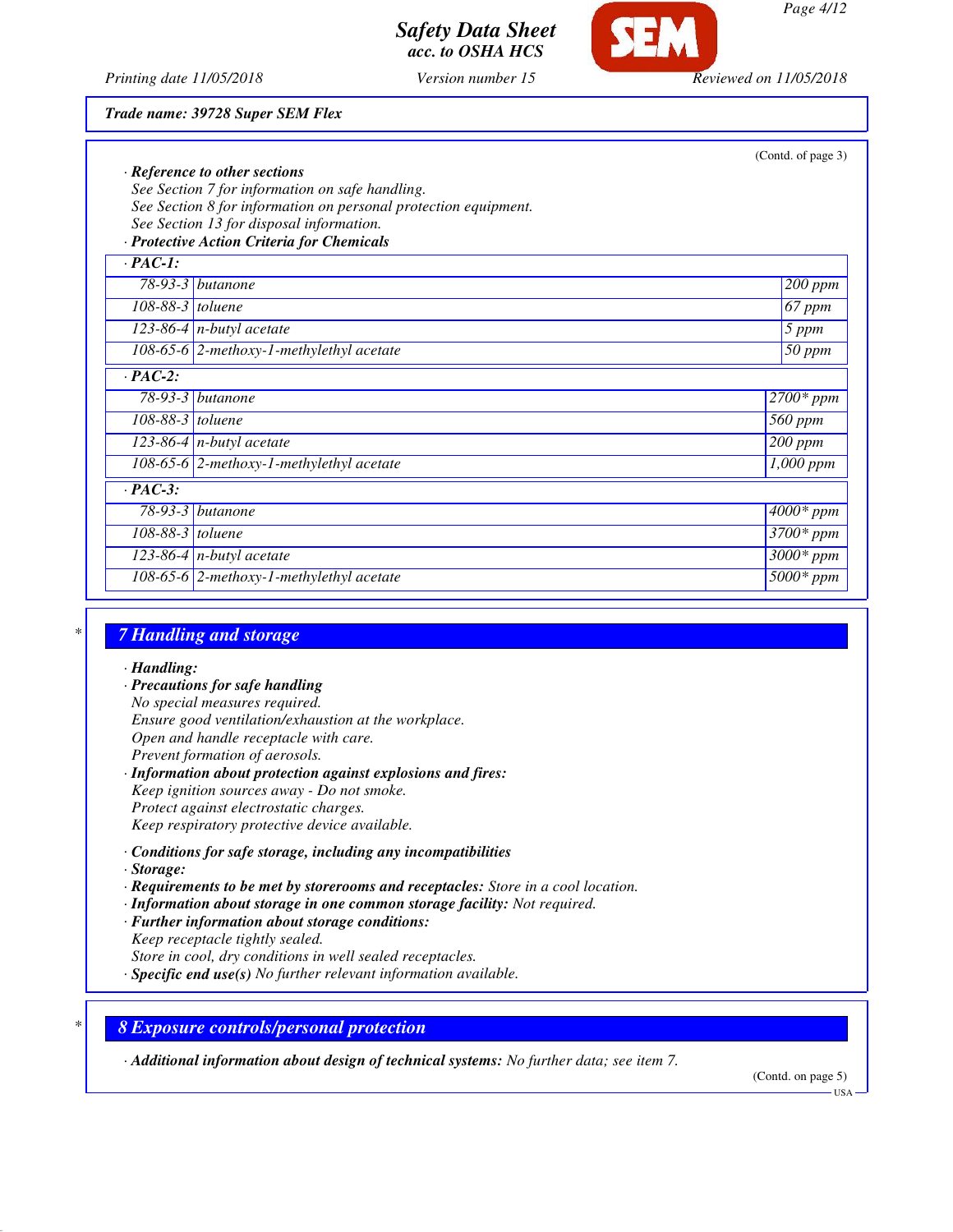*Printing date 11/05/2018 Version number 15 Reviewed on 11/05/2018*

*Trade name: 39728 Super SEM Flex*

|            |                                                                        | (Contd. of page 4) |
|------------|------------------------------------------------------------------------|--------------------|
|            | Control parameters                                                     |                    |
|            | Components with limit values that require monitoring at the workplace: |                    |
|            | <b>78-93-3 butanone</b>                                                |                    |
| <b>PEL</b> | Long-term value: 590 mg/m <sup>3</sup> , 200 ppm                       |                    |
| <b>REL</b> | Short-term value: 885 mg/m <sup>3</sup> , 300 ppm                      |                    |
|            | Long-term value: 590 mg/m <sup>3</sup> , 200 ppm                       |                    |
| <b>TLV</b> | Short-term value: 885 mg/m <sup>3</sup> , 300 ppm                      |                    |
|            | Long-term value: 590 mg/m <sup>3</sup> , 200 ppm                       |                    |
|            | BEI<br>108-88-3 toluene                                                |                    |
| <b>PEL</b> | Long-term value: 200 ppm                                               |                    |
|            | Ceiling limit value: 300; 500* ppm                                     |                    |
|            | *10-min peak per 8-hr shift                                            |                    |
| <b>REL</b> | Short-term value: 560 mg/m <sup>3</sup> , 150 ppm                      |                    |
|            | Long-term value: 375 mg/m <sup>3</sup> , 100 ppm                       |                    |
| <b>TLV</b> | Long-term value: 75 mg/m <sup>3</sup> , 20 ppm                         |                    |
|            | <b>BEI</b>                                                             |                    |
|            | 123-86-4 n-butyl acetate                                               |                    |
| <b>PEL</b> | Long-term value: 710 mg/m <sup>3</sup> , 150 ppm                       |                    |
| <b>REL</b> | Short-term value: 950 mg/m <sup>3</sup> , 200 ppm                      |                    |
|            | Long-term value: 710 mg/m <sup>3</sup> , 150 ppm                       |                    |
| <b>TLV</b> | Short-term value: 712 mg/m <sup>3</sup> , 150 ppm                      |                    |
|            | Long-term value: 238 mg/m <sup>3</sup> , 50 ppm                        |                    |
|            | 108-65-6 2-methoxy-1-methylethyl acetate                               |                    |
|            | WEEL Long-term value: 50 ppm                                           |                    |
|            | · Ingredients with biological limit values:                            |                    |
|            | 78-93-3 butanone                                                       |                    |
|            | $BEI$ 2 mg/L                                                           |                    |
|            | Medium: urine                                                          |                    |
|            | Time: end of shift<br>Parameter: MEK                                   |                    |
|            | 108-88-3 toluene                                                       |                    |
|            | $BEI$ 0.02 mg/L                                                        |                    |
|            | Medium: blood                                                          |                    |
|            | Time: prior to last shift of workweek                                  |                    |
|            | Parameter: Toluene                                                     |                    |
|            |                                                                        |                    |
|            | $0.03$ mg/L<br>Medium: urine                                           |                    |
|            | Time: end of shift                                                     |                    |
|            | Parameter: Toluene                                                     |                    |
|            |                                                                        |                    |
|            | $0.3$ mg/g creatinine                                                  |                    |
|            | Medium: urine<br>Time: end of shift                                    |                    |
|            | Parameter: o-Cresol with hydrolysis (background)                       |                    |
|            |                                                                        |                    |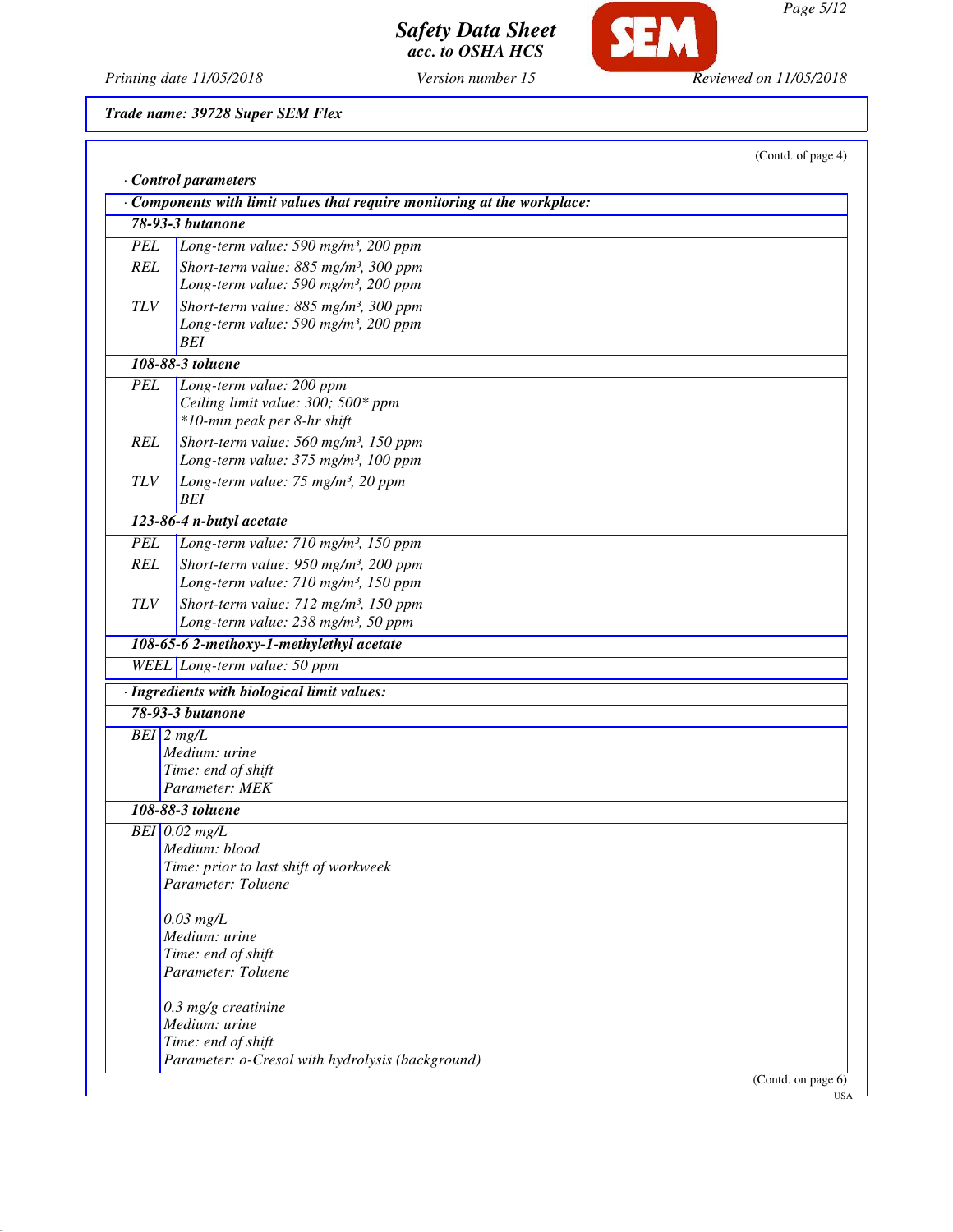

*Printing date 11/05/2018 Version number 15 Reviewed on 11/05/2018*

## *Trade name: 39728 Super SEM Flex*

| (Contd. of page 5)                                                                                                    |
|-----------------------------------------------------------------------------------------------------------------------|
| · Additional information: The lists that were valid during the creation were used as basis.                           |
|                                                                                                                       |
|                                                                                                                       |
| · General protective and hygienic measures:                                                                           |
| Keep away from foodstuffs, beverages and feed.                                                                        |
| Immediately remove all soiled and contaminated clothing.                                                              |
| Wash hands before breaks and at the end of work.                                                                      |
|                                                                                                                       |
|                                                                                                                       |
| Avoid contact with the eyes and skin.                                                                                 |
|                                                                                                                       |
| In case of brief exposure or low pollution use respiratory filter device. In case of intensive or longer exposure use |
| respiratory protective device that is independent of circulating air.                                                 |
|                                                                                                                       |
| Due to missing tests no recommendation to the glove material can be given for the product/ the preparation/ the       |
|                                                                                                                       |
| Selection of the glove material on consideration of the penetration times, rates of diffusion and the degradation     |
|                                                                                                                       |
|                                                                                                                       |
|                                                                                                                       |
|                                                                                                                       |
| The glove material has to be impermeable and resistant to the product/ the substance/ the preparation.                |
|                                                                                                                       |
| The selection of the suitable gloves does not only depend on the material, but also on further marks of quality and   |
| varies from manufacturer to manufacturer. As the product is a preparation of several substances, the resistance of    |
| the glove material can not be calculated in advance and has therefore to be checked prior to the application.         |
|                                                                                                                       |
| The exact break trough time has to be found out by the manufacturer of the protective gloves and has to be            |
|                                                                                                                       |
|                                                                                                                       |
|                                                                                                                       |
|                                                                                                                       |
|                                                                                                                       |
|                                                                                                                       |
|                                                                                                                       |
|                                                                                                                       |
| 9 Physical and chemical properties                                                                                    |
|                                                                                                                       |
| · Information on basic physical and chemical properties                                                               |
|                                                                                                                       |
|                                                                                                                       |
| Liquid                                                                                                                |
| According to product specification                                                                                    |
| Characteristic                                                                                                        |
| Not determined.                                                                                                       |
| Not determined.                                                                                                       |
|                                                                                                                       |
| Undetermined.                                                                                                         |
|                                                                                                                       |

*Boiling point/Boiling range: 79-80.5 °C*

(Contd. on page 7)

USA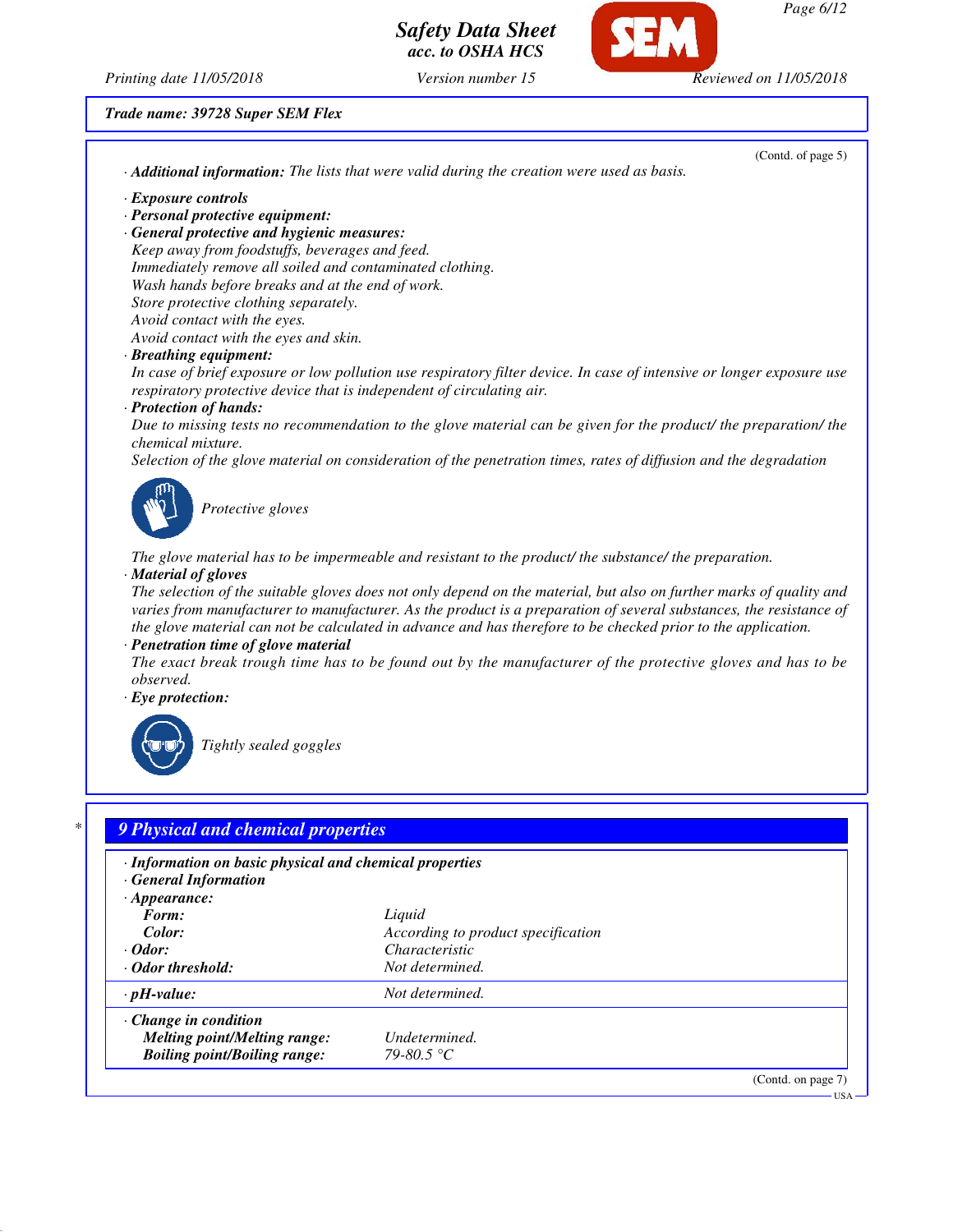

*Page 7/12*

*Printing date 11/05/2018 Version number 15 Reviewed on 11/05/2018*

*Trade name: 39728 Super SEM Flex*

|                                                            | (Contd. of page 6)                                       |
|------------------------------------------------------------|----------------------------------------------------------|
| · Flash point:                                             | -4 °C                                                    |
| · Flammability (solid, gaseous):                           | Not applicable.                                          |
| · Ignition temperature:                                    | 370 °C                                                   |
| · Decomposition temperature:                               | Not determined.                                          |
| · Auto igniting:                                           | Product is not selfigniting.                             |
| · Danger of explosion:                                     | In use, may form flammable/explosive vapour-air mixture. |
| · Explosion limits:                                        |                                                          |
| Lower:                                                     | $0.4$ Vol $\%$                                           |
| <b>Upper:</b>                                              | $13$ Vol $\%$                                            |
| $\cdot$ Vapor pressure at 20 °C:                           | $233$ hPa                                                |
| $\cdot$ Density at 20 °C:                                  | $0.99852$ g/cm <sup>3</sup>                              |
| · Relative density                                         | Not determined.                                          |
| · Vapor density                                            | Not determined.                                          |
| $\cdot$ Evaporation rate                                   | Not determined.                                          |
| · Solubility in / Miscibility with                         |                                                          |
| Water:                                                     | Not miscible or difficult to mix.                        |
| · Partition coefficient (n-octanol/water): Not determined. |                                                          |
| · Viscosity:                                               |                                                          |
| Dynamic:                                                   | Not determined.                                          |
| Kinematic:                                                 | Not determined.                                          |
| · Solvent content:                                         |                                                          |
| Organic solvents:                                          | $41.8\%$                                                 |
| <b>VOC</b> content:                                        | 41.82%                                                   |
|                                                            | 417.5 g/l / 3.48 lb/gal                                  |
| <b>Solids</b> content:                                     | 58.2%                                                    |
| Other information                                          | No further relevant information available.               |

## *\* 10 Stability and reactivity*

*· Reactivity No further relevant information available.*

*· Chemical stability*

*· Thermal decomposition / conditions to be avoided: No decomposition if used according to specifications.*

*· Possibility of hazardous reactions No dangerous reactions known.*

*· Conditions to avoid No further relevant information available.*

- *· Incompatible materials: No further relevant information available.*
- *· Hazardous decomposition products: No dangerous decomposition products known.*

(Contd. on page 8)

USA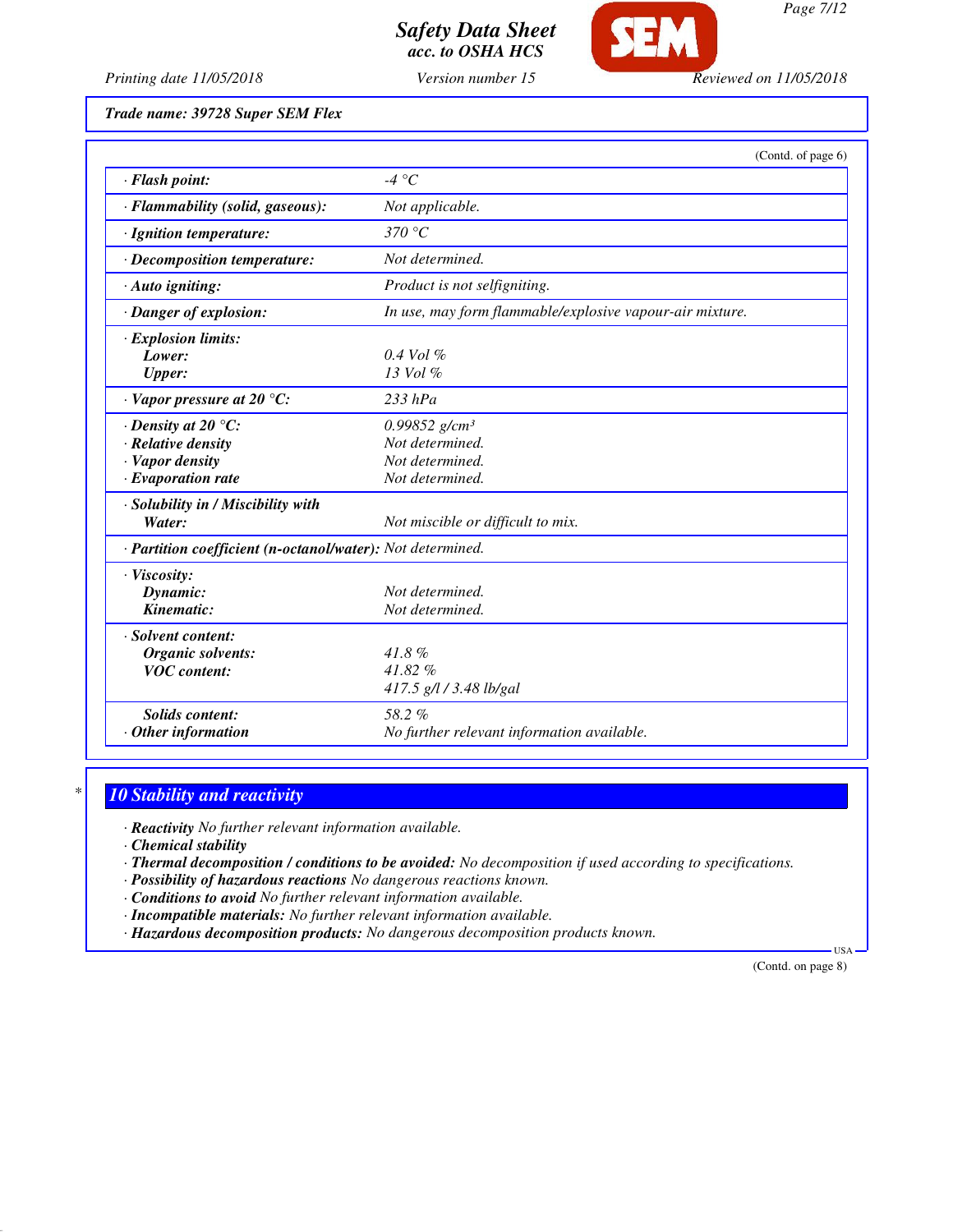

*Printing date 11/05/2018 Version number 15 Reviewed on 11/05/2018*

*Trade name: 39728 Super SEM Flex*

(Contd. of page 7)

| <b>11 Toxicological information</b> |      |                                                                                                                    |
|-------------------------------------|------|--------------------------------------------------------------------------------------------------------------------|
|                                     |      | · Information on toxicological effects                                                                             |
| · Acute toxicity:                   |      |                                                                                                                    |
|                                     |      | · LD/LC50 values that are relevant for classification:                                                             |
| 108-88-3 toluene                    |      |                                                                                                                    |
| Oral                                | LD50 | $5,000$ mg/kg (rat)                                                                                                |
| Dermal                              | LD50 | $12,124$ mg/kg (rabbit)                                                                                            |
|                                     |      | Inhalative LC50/4 h 5,320 mg/l (mouse)                                                                             |
| · Primary irritant effect:          |      |                                                                                                                    |
| . on the skin: No irritant effect.  |      |                                                                                                                    |
| . on the eye: Irritating effect.    |      | · Sensitization: No sensitizing effects known.                                                                     |
|                                     |      | · Additional toxicological information:                                                                            |
|                                     |      | The product shows the following dangers according to internally approved calculation methods for preparations:     |
| <i>Irritant</i>                     |      |                                                                                                                    |
| · Carcinogenic categories           |      |                                                                                                                    |
|                                     |      | · IARC (International Agency for Research on Cancer)                                                               |
| 108-88-3 toluene                    |      | $\overline{\mathcal{E}}$                                                                                           |
|                                     |      | · NTP (National Toxicology Program)                                                                                |
| None of the ingredients is listed.  |      |                                                                                                                    |
|                                     |      | · OSHA-Ca (Occupational Safety & Health Administration)                                                            |
| None of the ingredients is listed.  |      |                                                                                                                    |
|                                     |      |                                                                                                                    |
| <b>12 Ecological information</b>    |      |                                                                                                                    |
|                                     |      |                                                                                                                    |
| $T$ <i>oxicity</i>                  |      |                                                                                                                    |
|                                     |      | · Aquatic toxicity: No further relevant information available.                                                     |
|                                     |      | · Persistence and degradability No further relevant information available.<br>· Behavior in environmental systems: |
|                                     |      | · Bioaccumulative potential No further relevant information available.                                             |
|                                     |      | · Mobility in soil No further relevant information available.                                                      |
|                                     |      | · Additional ecological information:                                                                               |
| $\cdot$ General notes:              |      |                                                                                                                    |
|                                     |      | Water hazard class 2 (Self-assessment): hazardous for water                                                        |
|                                     |      | Do not allow product to reach ground water, water course or sewage system.                                         |
|                                     |      | Danger to drinking water if even small quantities leak into the ground.<br>· Results of PBT and vPvB assessment    |
| · PBT: Not applicable.              |      |                                                                                                                    |

- *· vPvB: Not applicable.*
- *· Other adverse effects No further relevant information available.*

(Contd. on page 9)

USA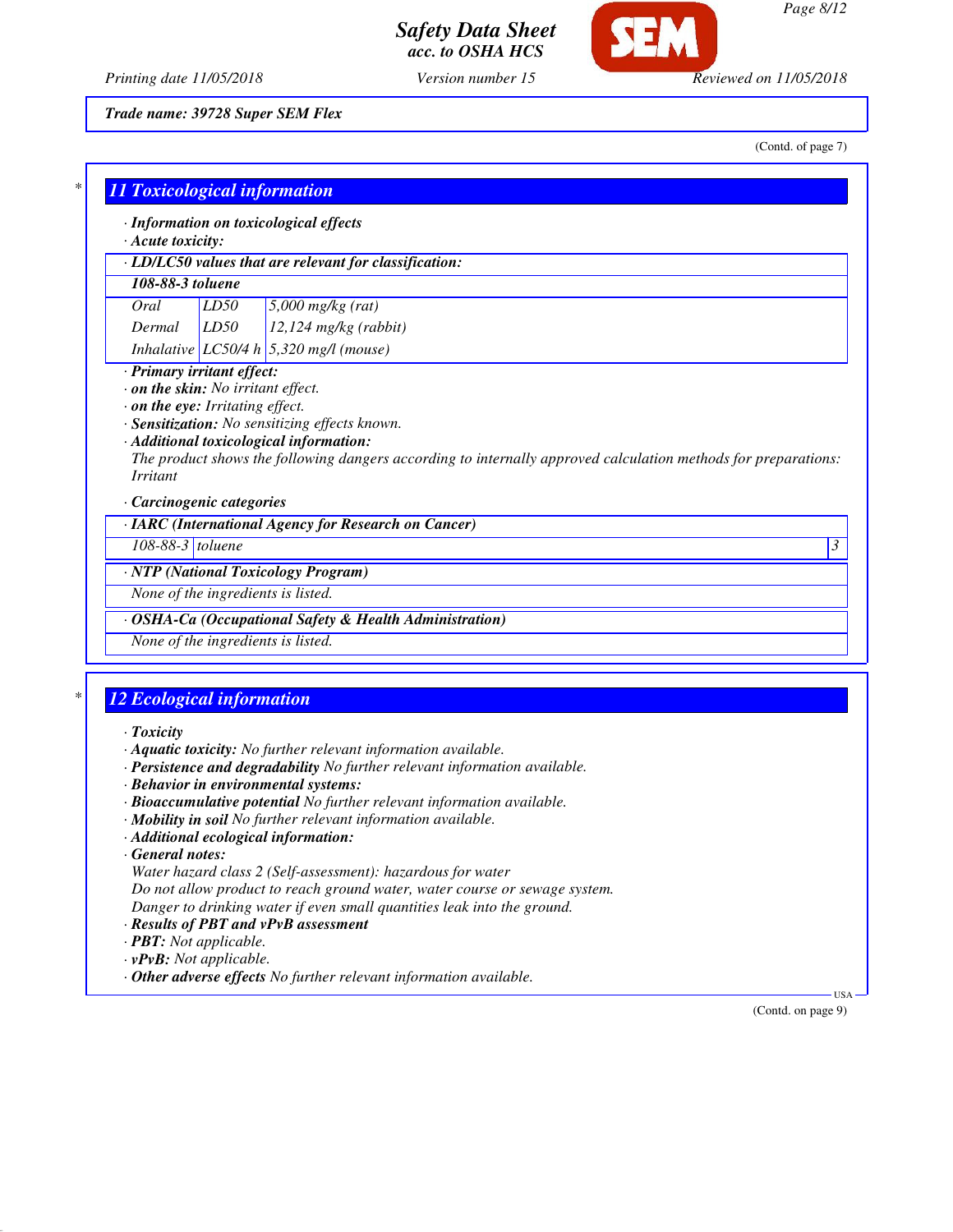

*Page 9/12*

*Printing date 11/05/2018 Version number 15 Reviewed on 11/05/2018*

*Trade name: 39728 Super SEM Flex*

(Contd. of page 8)

## *13 Disposal considerations*

### *· Waste treatment methods*

## *· Recommendation:*

*Must not be disposed of together with household garbage. Do not allow product to reach sewage system.*

## *· Uncleaned packagings:*

*· Recommendation: Disposal must be made according to official regulations.*

# *\* 14 Transport information · UN-Number · DOT, ADR, IMDG, IATA UN1263 · UN proper shipping name · DOT Paint · ADR 1263 Paint, special provision 640D · IMDG, IATA PAINT · Transport hazard class(es) · DOT · Class 3 Flammable liquids · Label 3 · ADR, IMDG, IATA · Class 3 Flammable liquids · Label 3 · Packing group · DOT, ADR, IMDG, IATA II · Environmental hazards: · Marine pollutant: Yes · Special precautions for user Warning: Flammable liquids*  $\cdot$  *EMS Number: · Stowage Category B · Transport in bulk according to Annex II of MARPOL73/78 and the IBC Code Not applicable.* (Contd. on page 10) USA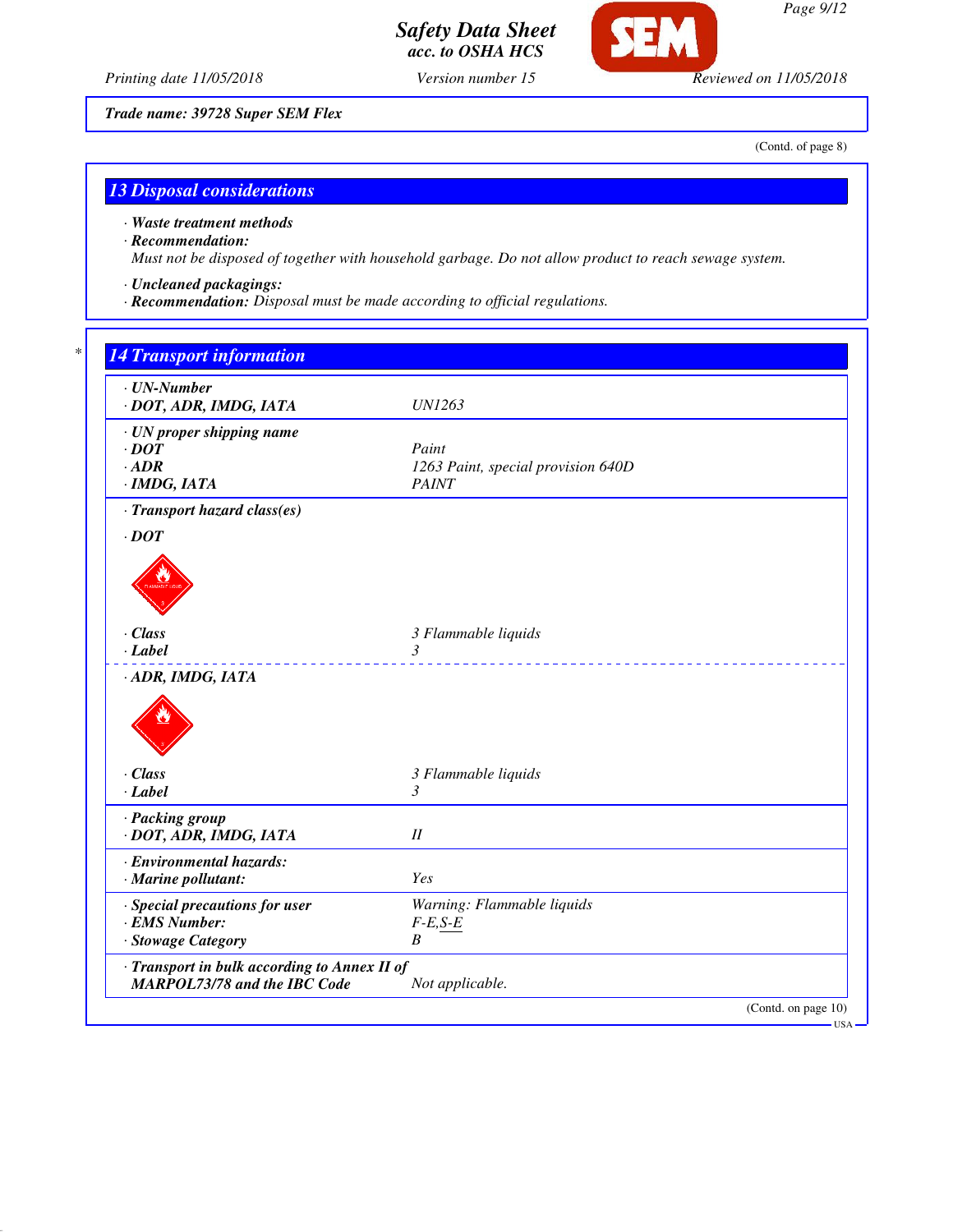

SEM

*Page 10/12*

*Printing date 11/05/2018 Version number 15 Reviewed on 11/05/2018*

*Trade name: 39728 Super SEM Flex*

|                                     | (Contd. of page 9)                               |
|-------------------------------------|--------------------------------------------------|
| · Transport/Additional information: |                                                  |
| $\cdot$ <i>DOT</i>                  |                                                  |
| $\cdot$ Quantity limitations        | On passenger aircraft/rail: 5 L                  |
|                                     | On cargo aircraft only: 60 L                     |
| $-ADR$                              |                                                  |
| $\cdot$ Excepted quantities (EQ)    | Code: E2                                         |
|                                     | Maximum net quantity per inner packaging: 30 ml  |
|                                     | Maximum net quantity per outer packaging: 500 ml |
| $\cdot$ IMDG                        |                                                  |
| $\cdot$ Limited quantities (LQ)     | 5L                                               |
| $\cdot$ Excepted quantities (EQ)    | Code: E2                                         |
|                                     | Maximum net quantity per inner packaging: 30 ml  |
|                                     | Maximum net quantity per outer packaging: 500 ml |
| · UN "Model Regulation":            | UN 1263 PAINT, SPECIAL PROVISION 640D, 3, II     |

## *\* 15 Regulatory information*

*· Safety, health and environmental regulations/legislation specific for the substance or mixture*

*· Sara*

|                  | · Section 355 (extremely hazardous substances):                           |
|------------------|---------------------------------------------------------------------------|
|                  | None of the ingredient is listed.                                         |
|                  | · Section 313 (Specific toxic chemical listings):                         |
| 78-93-3 butanone |                                                                           |
| 108-88-3 toluene |                                                                           |
|                  | · TSCA (Toxic Substances Control Act):                                    |
|                  | 16883-83-3 benzyl 3-isobutryloxy-1-isopropyl-2-2-dimethylpropyl phthalate |
|                  | $78-93-3$ butanone                                                        |
| 108-88-3 toluene |                                                                           |
|                  | $123-86-4$ n-butyl acetate                                                |
|                  | 108-65-6 2-methoxy-1-methylethyl acetate                                  |
| · Proposition 65 |                                                                           |
|                  | Chemicals known to cause cancer:                                          |
|                  | None of the ingredients is listed.                                        |
|                  | · Chemicals known to cause reproductive toxicity for females:             |
|                  | None of the ingredients is listed.                                        |
|                  | · Chemicals known to cause reproductive toxicity for males:               |
|                  | None of the ingredients is listed.                                        |
|                  | Chemicals known to cause developmental toxicity:                          |
| 108-88-3 toluene |                                                                           |
|                  | · Cancerogenity categories                                                |
|                  | · EPA (Environmental Protection Agency)                                   |
| 78-93-3 butanone | Ι                                                                         |
|                  | (Cond. on page 11)<br>USA.                                                |
|                  |                                                                           |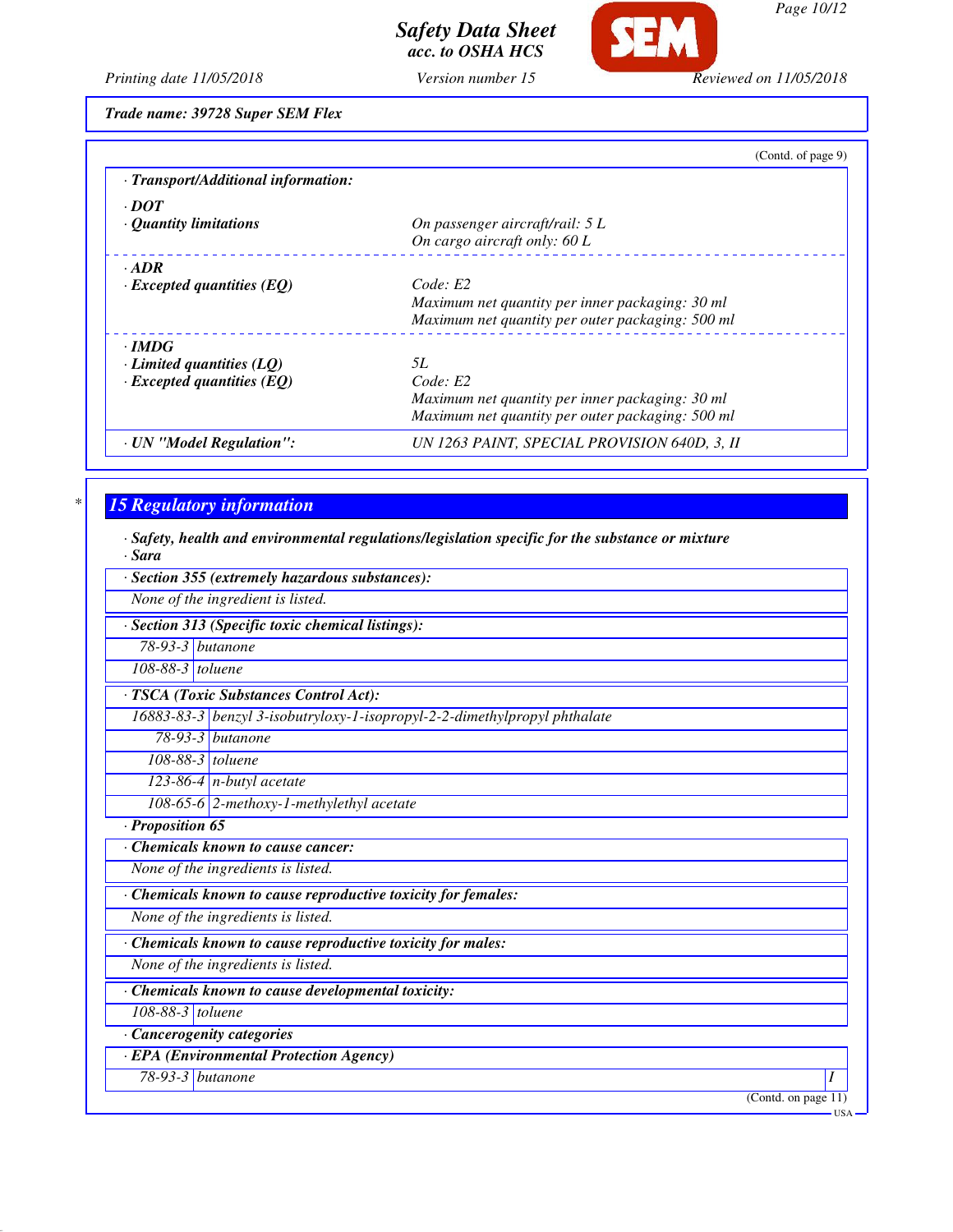**SEM** *Safety Data Sheet*

*acc. to OSHA HCS*

*Page 11/12*

*Printing date 11/05/2018 Version number 15 Reviewed on 11/05/2018*

*Trade name: 39728 Super SEM Flex*

|                               | (Contd. of page 10)                                                                                                |
|-------------------------------|--------------------------------------------------------------------------------------------------------------------|
| $\overline{108-88-3}$ toluene | $\boldsymbol{\mathit{II}}$                                                                                         |
|                               | · TLV (Threshold Limit Value established by ACGIH)                                                                 |
| 108-88-3 toluene              | A4                                                                                                                 |
|                               | · NIOSH-Ca (National Institute for Occupational Safety and Health)                                                 |
|                               | None of the ingredients is listed.                                                                                 |
|                               |                                                                                                                    |
| · Hazard pictograms           | <b>GHS label elements</b> The product is classified and labeled according to the Globally Harmonized System (GHS). |
|                               |                                                                                                                    |
|                               |                                                                                                                    |
|                               |                                                                                                                    |
|                               |                                                                                                                    |
| GHS02                         | GHS07<br>GHS08                                                                                                     |
|                               |                                                                                                                    |
| · Signal word Danger          |                                                                                                                    |
|                               | · Hazard-determining components of labeling:                                                                       |
| toluene                       |                                                                                                                    |
| butanone                      |                                                                                                                    |
| n-butyl acetate               |                                                                                                                    |
| · Hazard statements           |                                                                                                                    |
|                               | H225 Highly flammable liquid and vapor.<br>H319 Causes serious eye irritation.                                     |
|                               | H361 Suspected of damaging fertility or the unborn child.                                                          |
|                               | H336 May cause drowsiness or dizziness.                                                                            |
|                               | H373 May cause damage to organs through prolonged or repeated exposure.                                            |
| · Precautionary statements    |                                                                                                                    |
| P <sub>201</sub>              | Obtain special instructions before use.                                                                            |
| P <sub>202</sub>              | Do not handle until all safety precautions have been read and understood.                                          |
| P210                          | Keep away from heat/sparks/open flames/hot surfaces. - No smoking.                                                 |
| P <sub>240</sub>              | Ground/bond container and receiving equipment.                                                                     |
| P241                          | Use explosion-proof electrical/ventilating/lighting/equipment.                                                     |
| P <sub>242</sub>              | Use only non-sparking tools.                                                                                       |
| P <sub>243</sub>              | Take precautionary measures against static discharge.                                                              |
| P <sub>260</sub>              | Do not breathe dust/fume/gas/mist/vapors/spray.                                                                    |
| P <sub>264</sub>              | Wash thoroughly after handling.                                                                                    |
| P271                          | Use only outdoors or in a well-ventilated area.                                                                    |
| P <sub>280</sub>              | Wear protective gloves/protective clothing/eye protection/face protection.                                         |
|                               | P303+P361+P353 If on skin (or hair): Take off immediately all contaminated clothing. Rinse skin with water/        |
|                               | shower.                                                                                                            |
| P304+P340                     | IF INHALED: Remove person to fresh air and keep comfortable for breathing.                                         |
|                               | P305+P351+P338 If in eyes: Rinse cautiously with water for several minutes. Remove contact lenses, if present      |
|                               | and easy to do. Continue rinsing.                                                                                  |
| P308+P313                     | IF exposed or concerned: Get medical advice/attention.                                                             |
| P312                          | Call a poison center/doctor if you feel unwell.                                                                    |
| P314                          | Get medical advice/attention if you feel unwell.                                                                   |
| P337+P313                     | If eye irritation persists: Get medical advice/attention.                                                          |
| P370+P378                     | In case of fire: Use for extinction: CO2, powder or water spray.                                                   |
| P403+P233                     | Store in a well-ventilated place. Keep container tightly closed.                                                   |
| P403+P235                     | Store in a well-ventilated place. Keep cool.                                                                       |
| P405                          | Store locked up.<br>(Contd. on page 12)                                                                            |
|                               |                                                                                                                    |

 $-$  USA -